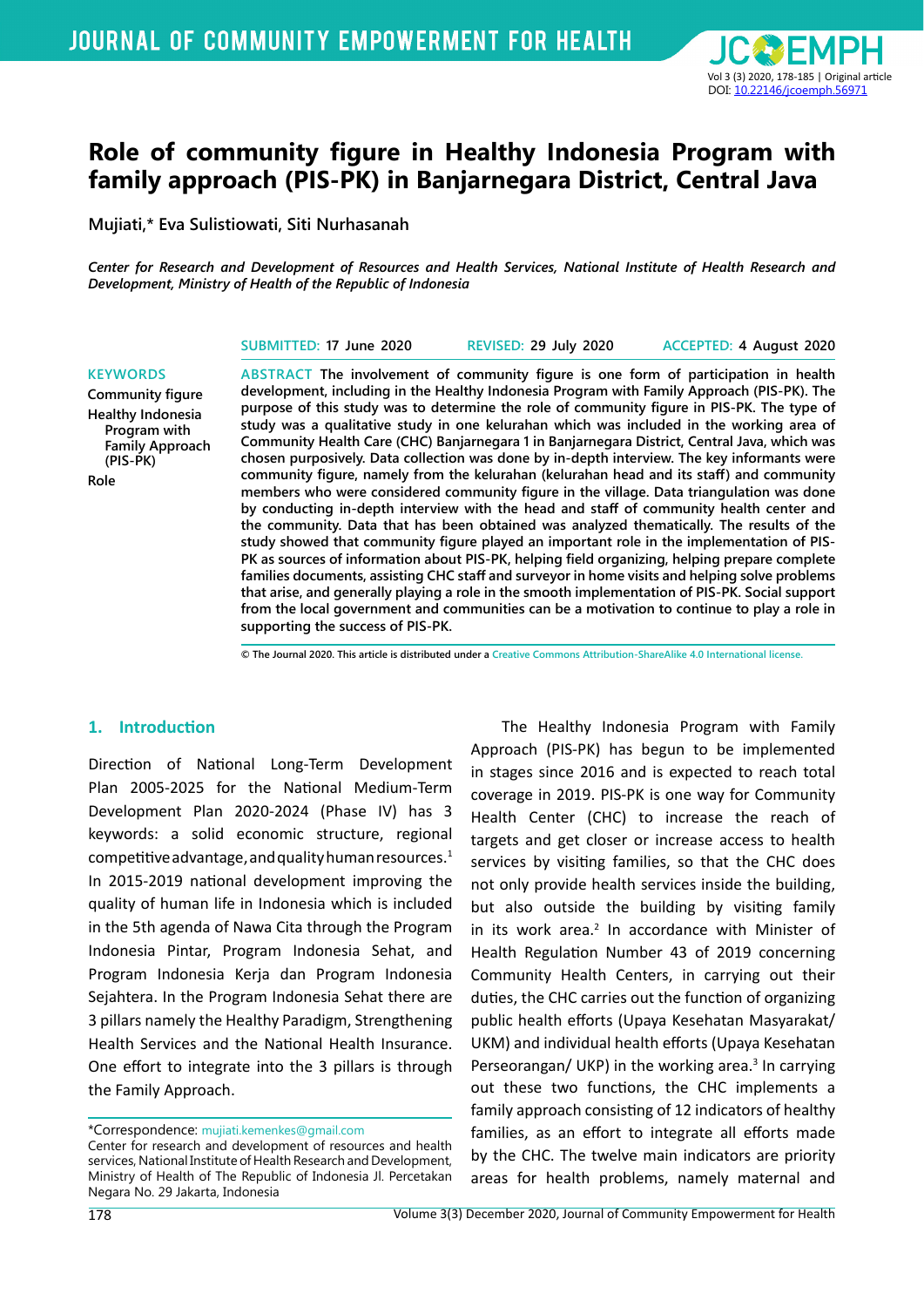child health, nutrition, control of infectious and noncommunicable diseases as well as environmental health and behavior.4

As stated in the attachment of the Minister of Health Regulation Number 39 of 2016 concerning Guidelines for the Implementation of the Healthy Indonesia Program with Family Approach, efforts to achieve health development priorities in 2015-2019 in the Program Indonesia Sehat are carried out by utilizing all available potential, both from the central government, province, regency/ city, and society. Health development starts from the smallest unit of society, namely the family. The implementation of this family approach has three things that must be held or developed, namely instruments used at the family level, communication forums developed for contact with families, and the involvement of community workers as CHC partners.<sup>5</sup>

Community involvement such as community figure is one form of community participation in health development. According to the Pusat Pelatihan Gender dan Peningkatan Kualitas Perempuan Badan Koordinasi Keluarga Berencana Nasional (BKKBN), a community figure is someone who is influential and is characterized by his environment. This characterization is due to the influence of his position, abilities and expertise. All actions and remarks by community figure will be followed by the surrounding community.<sup>6</sup> Community figure are proven to have an important role in the success of the health development program. The role of community figure will be different or specific to each program that is carried out, but the main objective is to encourage the community to participate in the program and support the success of the program. For example, community figure play an important role in socializing and bridging Family Planning and Family Development programs in East Kalimantan Province because of their emotional attachment to the local community.<sup>7</sup> Another example is the success of the Integrated Development Post for Non-Communicable Diseases which is marked by the activeness of the population to the activity with the support of community figure in the Semarang city.<sup>8</sup> Community figure is expected to play a role in every stage of the implementation of PIS-PK, starting from the preparation stage to the utilization of PIS-PK data

in order to improve public health status. In addition, the role of community figure can be used as lessons learned for the success of health programs and things that need to be addressed in health development in other regions.

## **2. Method**

This type of research was a qualitative study, carried out in one kelurahan which is included in the working area of the CHC Banjarnegara 1 in Banjarnegara District. Determination of the location of the study was done purposively, namely the work area of the CHC that will be visited by CHC in the framework of PIS-PK, so that researchers can find out the role of community figure starting from the preparation stage to monitoring and evaluating stage of PIS-PK activities.

Community data collection was done by in-depth interviews using in-depth interview guidelines. Key informants were community figure, namely from the kelurahan (kelurahan head and his apparatus) and community members who were considered as community figure in the community. Data triangulation also was done by conducting indepth interviews with the CHC and the community. In qualitative research, the number of informants is not the main thing as in quantitative research. In qualitative research, information gathering will stop when the answer or information from the informant is considered saturated.9

Data was analyzed thematically. The stages of thematic analysis carried out in this study were:

- 1. Collecting all data about role of community figure in PIS-PK
- 2. Reading all data from beginning to end
- 3. Coding text or information based on the stages of PIS-PK implementation
- 4. Ensure and re-evaluate whether the grouping of themes is appropriate.

Based on Technical Guidelines for Strengthening Management of PIS-PK, stages of PIS-PK implementation started with preparation stage, and then family/home visit, data input, preparation of proposed activity plans, implementation of problem interventions, and supervision, control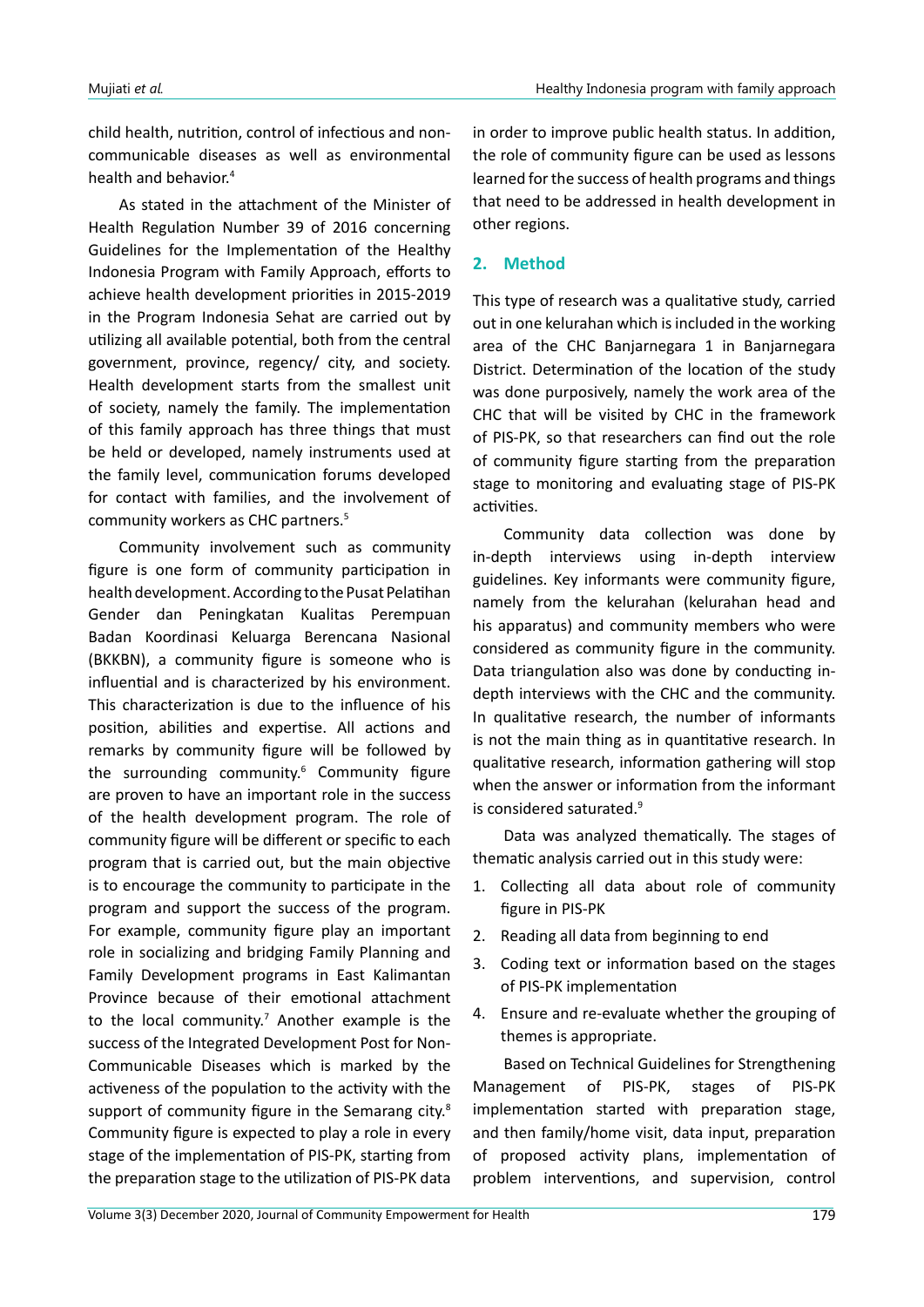and performance appraisal.<sup>2</sup> However, after seeing and reading all the data from in-depth interviews, community figure in the working area of the CHC Banjarnegara I played a more important role in the preparation and family/home visit stages.

## **3. Result**

#### *3.1 Overview of research site*

Banjarnegara District is one of the districts in Central Java Province which is located at a distance of 155 km to the west of the provincial capital. Astronomically located between 70.12 '- 70.31' South Latitude and 1090.29 '- 1090.45'.50' 'East Longitude. Banjarnegara District is bordered by four districts namely in the north bordering Pekalongan District and Batang District, in the east bordering Wonosobo District, in the south bordering Kebumen District, and in the west bordering Purbalingga District and Banyumas District. Administratively, Banjarnegara District is divided into 20 sub-districts, 266 villages, and 12 kelurahan. The working area of the CHC Banjarnegara 1 consists of 5 villages and 2 *kelurahan*.

According to the Decree of the Regent of Banjarnegara Number 440/1073/2018 concerning the Determination of Health Services Facilities in Urban Areas, Rural Areas and Remote Areas of Banjarnegara District, CHC Banjarnegara 1 is an urban CHC. The CHC category is based on the capability of the organization including outpatient CHC. The CHC was accredited in 2017. The management status of financial patterns is non-Regional Public Service Agency (*non-Badan Layanan Umum Daerah/BLUD*), with 6 working days a week, and CHC working hours 7 days a day. The working area of the CHC consists of 5 villages and 2 villages with a total number of 8,142 households.

Health workers in the CHC Banjarnegara 1 are 1 general practitioner, 1 dentist, 6 nurses, 12 midwives, 1 community health worker, 1 environmental health and 1 nutrition worker, and 1 pharmacy worker. There are 12 elderly *Posbindu*, 10 *Posbindu PTM*, and 32 *Upaya Kesehatan Sekolah/UKS*. There are 5 people who have been trained in the PIS-PK, with training executives from the Provincial Health Office and the District/City Health Office in 2018. The CHC has allocated a budget for the collection of healthy

families and also provides a Healthy Family form.

*Kelurahan* that was the research locus is developing *kelurahan* with a population of 5,119 people and 1401 households. The existing health related government programs are the *Program Keluarga Harapan* (PKH), *Program Kependudukan Keluarga Berencana Pembangunan Keluarga, Desa Broadband Terpadu*, and *Program Peningkatan Kesejahteraan Keluarga Melalui Pemberdayaan Masyarakat*.

# *3.2 Role of community figure in the PIS-PK implementation*

Associated with *Program Peningkatan Kesejahteraan Keluarga Melalui Pemberdayaan Masyarakat,*  community figure were involved in PIS-PK*.* The involvement starts from the socialization activities. Community figure were involved by CHC in the socialization of PIS-PK to the community. Before conducting the socialization activities, first of all, the CHC provided information related to PIS-PK to community figure, including information about the purpose of PIS-PK, activities to be carried out in the framework of PIS-PK, and the benefits of PIS-PK, as said by the following informant:

*"... we were informed at the Villages/ Kelurahan Health Forum that there would be a visit at each RT and RW. Then we continued the information during Kelompok Tani meetings, Kelompok Wanita Tani meetings, RT meetings, and then I continue (that information) to others, then ... coincidentally my wife was also in PKK so .. "please inform this..." . Then FKK (Forum Kesehatan Keluarga) who the members are also representatives from each RW, so there are 12 RWs, to facilitate the dissemination of information. "(YS, community figure)*

The quote above shows that after being given information about PIS-PK by CHC, community figure pass the information on to the community, both through *Kelompok Tani, Kelompok Wanita Tani*, and others. This shows that community figure play a role as a source and provider of information about PIS-PK to the community.

In addition to providing information to the community about PIS-PK, community figure also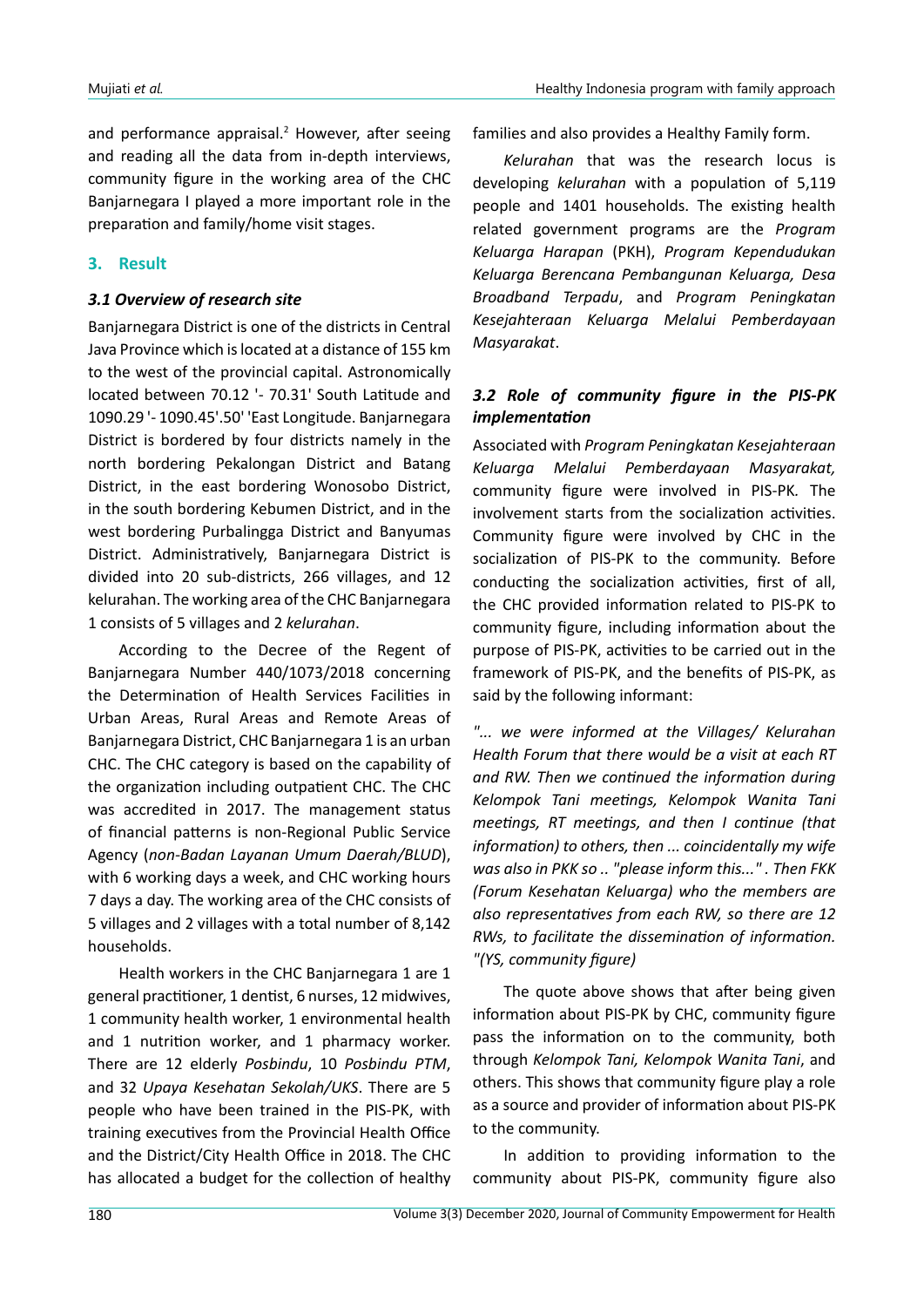play a role in Family/Home Visit Stage. After the CHC informs about a family/home visit within the framework of PIS-PK and provides details on which family data will be visited, community figure help remind people to prepare documents needed for home visits such as photocopies of Kartu Keluarga and showing the Kartu Jaminan Kesehatan Nasional or JKN card. This can be seen from the results of the interview, where the informant stated that they were involved in helping prepare family/home visits, as the following interview excerpts:

# *"When informing, it is recommended to submit a photocopy of KK and JKN (card)". (SR, community figure)*

Other than that, community figure also assist CHC staff or surveyor who will conduct family/ home visits in compiling a list of families in the area. In the family/home visit process, community figure participate in accompanying the CHC staff or surveyor, so that community figure get an overview of the home visit process undertaken, like the following quote:

## *"We have partners in the community such as Mrs. XY (member) of the PKK, helping in arranging KK, delivering to the location." (SN, community figure)*

From the accompanying family/home visit process, community figure got the picture that CHC staff asked all questions related to 12 PIS-PK indicators, took blood pressure measurements and provided counseling and advice on health problems found using the family health information package (*Paket Informasi Kesehatan Keluarga*/ *PINKESGA*).

*"...the communication (CHC staff or surveyor) is quite clear and good, informative. Asking JKN and KK, filling out questionnaires (smoking, latrines, measured hypertension and so on). If no one at home, they will visit again. They also do counseling in accordance with problems in the family and directed to the CHC or Posbindu. " (SR, community figure)*

Matters relating to PIS-PK activities according to some community figure have been communicated quite well by the CHC. CHC usually coordinate with the Villages/ Kelurahan Health Forum and community figure facilitated by the *Kelurahan*. This communication aims to let community figure know the extent of PIS-PK activities in the community and also to know the problems that occur, so that they can help solve problems. Examples of problems that occur are the incomplete documents that must be prepared by the family at the time of the PIS-PK visit, as quoted from the following interview:

*"From the community, sometimes the KK does not exist/ does not have any. When I come there I want all family members to be there, but often can't meet all family members, so the information is obtained from family members at home. If indeed the data cannot be complete, so…please return to the house "(YH, CHC Banjarnegara 1)*

From the example problems above, community figure help remind families to be visited to prepare KK and JKN card, as well as remind the time agreement that has been made by the CHC staff or surveyor with the family for a repeat visit. Another obstacle is the community's suspicion of the CHC staff or surveyor who came, because previously the community had been visited by sales of health products with the lure of a free blood pressure check, so the CHC staff or surveyor who came with PIS-PK were rejected. Community figure or cadres assist the CHC staff or surveyor to visit families for PIS-PK, and with the presence of these community figure help the CHC staff or surveyor not to be suspected.

"*... sometimes we go to the people and families to whom there is no one in the house, and this takes time. The good thing is that there are village cadres who accompany them so that someone knocks on the door so that the population doesn't have many questions or is suspicious. "(YH, CHC Banjarnegara 1)*

#### *3.3 PIS-PK stages involving community figure*

From the results of interviews with community figure and CHC, it can be seen that community figure play a role in the implementation of PIS-PK. PIS-PK socialization activities to the community carried out by community figure were included in the Preparation Stage for the implementation of PIS-PK.

The activity of helping the community to prepare the necessary documents and accompanying and delivering CHC staff and surveyor to the community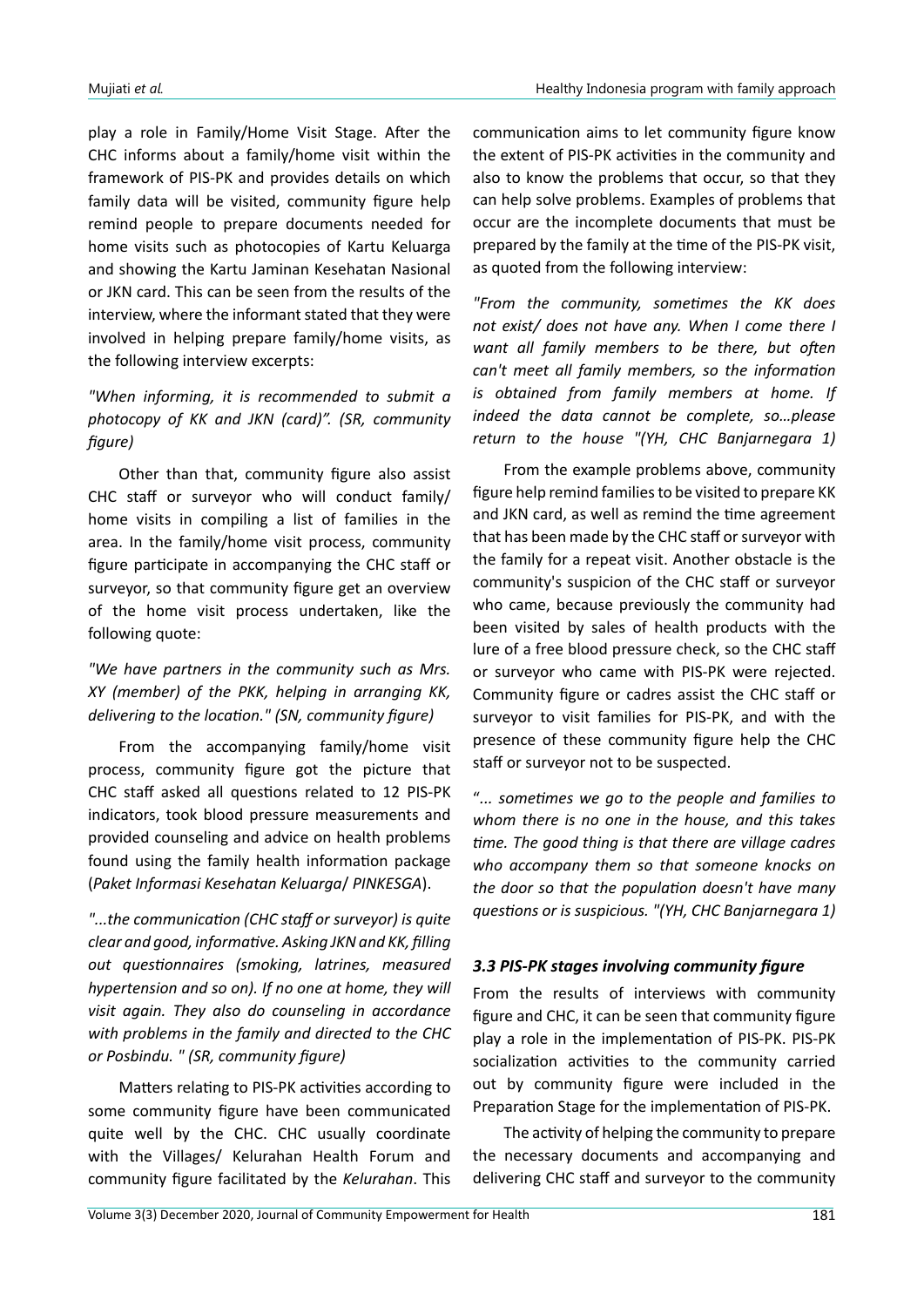

**Figure 1.** The stages of PIS-PK activities

Source: Technical Guidelines for Strengthening Management of PIS-PK, 2016

was the role of community figure included in the Family/Home Visit Stage. In addition, in this stage, community figure also play a role in helping to overcome obstacles or obstacles that occur.

#### **4. Discussion**

Health behavior is a person's response to a stimulus related to illness and disease, the health care system, food and beverage and the environment.<sup>10</sup> Meanwhile, according to Green LW, *et al* health behavior is influenced by predisposing factors, enabling factors, and reinforcing factors. Social support includes the role of community figure including in reinforcing factors, namely factors that strengthen a person to behave as expected.<sup>11</sup> Humans are an open unit composed of four aspects, namely biological, psychological, social and spiritual aspects. As social beings, humans are interdependent with other humans, so that changes in behavior can be influenced by humans around them.<sup>12</sup>

The role is a function that someone carries when occupying a characterization (position) in the social structure.<sup>13</sup> In this study, the role of community figure in PIS-PK is more on assist CHC in the preparation and implementation stages of PIS-PK. Based on Figure 1, the stages of PIS-PK activities are summarized in the management of a family approach that is integrated with the CHC management, starting from the

planning process, the implementation movement to the process of supervision, control and assessment.<sup>2</sup>

In the Technical Guidelines for Strengthening PIS-PK Management it is stated that the implementation of PIS-PK by CHC will run well, if preparatory steps are carried out which include socialization, organizing, financing, and data collection preparation. In the preparation stage, program socialization, organization and integration are carried out. CHC need to conduct socialization on the family approach to the *camat, RT/ RW* chairperson, *Lurah*/ Village Head, heads of community organizations such as PKK, and community figure so that the implementation of the family approach receives support from the community. The results of this study indicate that at this stage, community figure play a role in assisting the socialization of PIS-PK by providing information about PIS-PK to the community both directly and indirectly. From the results of this study indicate that the socialization of PIS-PK activities is carried out in two ways namely socialization which is carried out in conjunction with mini workshop activities at the CHC and socialization at the Villages Health Forum. Both are by inviting and involving community figure. Socialization is important in the context of providing information and knowledge to the community which results in the community's decision to act or not act as expected.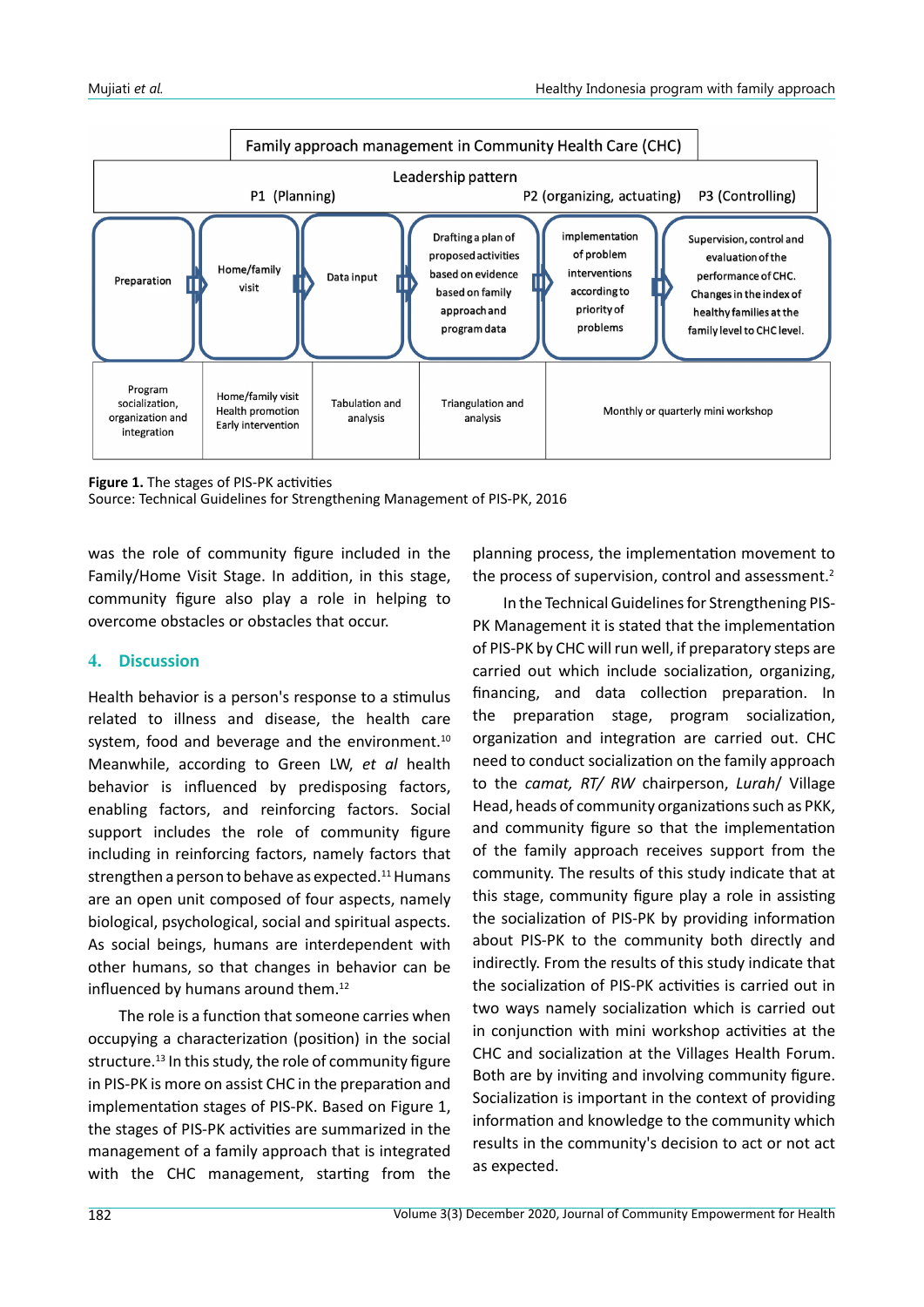In the process of socialization, community figure are expected to influence or move the community to participate in health programs, including PIS-PK. The results of the PIS-PK evaluation in 8 provinces carried out by the Center for Research and Development for Public Health Efforts in 2016, generally showed that there were still many obstacles in the implementation of PIS-PK that caused the implementation of PIS-PK to be incompatible with the technical guidelines set. One of the obstacles is the lack of socialization of PIS-PK in the community.<sup>14</sup>

Community figure certainly become role models in the community so that if the socialization is carried out by community figure then the chances of success in health programs can be estimated to be quite large. Lawrence Green states that behavior can be formed due to imitating the behavior of others.<sup>10</sup> The results of a study conducted by Yuliantina D on the implementation of Posyandu in Pandeglang District, Banten, showed that there was a relationship between the roles of community figure and participation society and the most dominant factor influencing community participation is the role of community figure.<sup>15</sup>

Another important thing in the successful implementation of the PIS-PK program is organization. Task management is one of the activities in organizing. In the Technical Guidance for Strengthening Management of PIS-PK it is stated that the arrangement of tasks does not have to be formally formed, but can be in the form of a network of coordination and collaboration between the internal CHC and external parties that are expected to support it.<sup>5</sup>

The results of this study showed that community figure also play a role in organizing, especially in organizing the field, which is helping to compile a list of households to be visited per RT/ RW. Field organizing is important because if the CHC staff or surveyor has not previously prepared a household listing, it will be difficult when he is in the field. A study conducted by Rahayu T said that organizing included organizing human resources. The results of his study showed that the prevention and control program of dengue hemorrhagic fever was not running optimally because there was no organizing

of the implementation team which resulted in a lack of team collaboration.<sup>16</sup>

The next step is a home visit. The role of community figure in this activity is to accompany the CHC staff or surveyor to come to the family, so that community figure indirectly gets a picture of what is asked and done by the CHC staff or surveyor. This figure can be used as information by community figure if there are community members who ask about what was done by the CHC staff or surveyor during home visits. This information is important because it can be a contribution to determine the attitudes and actions of the community and health workers towards health programs. For example, the results of a study conducted by Alifah N showed that nutrition workers did not inform the midwives of SOP promotion of midwives so that SOP was not implemented and midwives as program implementer worked in accordance with their own understanding.17 This certainly has a chance of not running the program according to SOP or technical guidelines that have been set.

Furthermore, support of community figure is the support obtained from interpersonal relationships that refer to pleasure, calmness, benefit assistance, in the form of verbal information received by a person or community from community figure that bring about behavioral effects.18 The support of community figure can be divided into emotional support which includes expressions of empathy, caring, and attention; award support which includes expressions of respect and encouragement to progress; instrumental support which includes direct assistance according to community needs; and informative support which includes advice, guidance, advice and feedback. $18$ Judging from this, the support of community figure in the PIS-PK in Banjarnegara District is more on informative and emotional support. The form of support from community leaders is almost the same as the results of a study conducted by Akbar MA, et al which showed that in the Desa Siaga Aktif activity, the form of community figure support in Kenongo Village, Gucialit Sub-district, Lumajang District in the form of emotional support, appreciation support, instrumental support, and informative support.<sup>19</sup> The results of a study by Prayitno B showed that in the context of developing a smoke-free area in Boyolali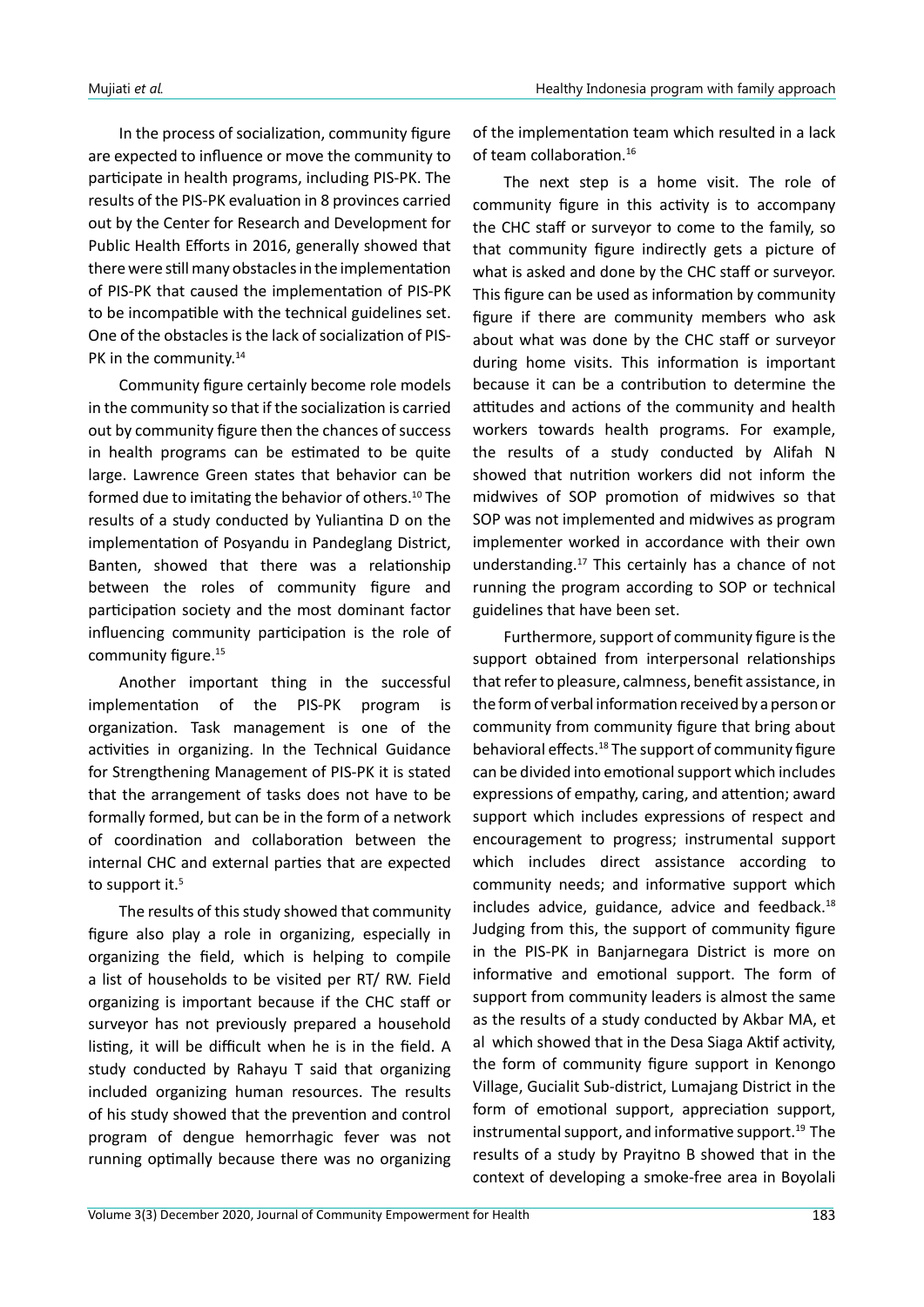Town District, community leaders played a role as pioneers in the development of a Smoke-Free Zone, a motivator in the implementation of health education and promoters in order to prevent exposure to the effects of cigarette smoke.<sup>20</sup> Another example of the role of community figure in gender responsive reproductive health are as counselors, mobilizers, motivators, facilitators, catalysts, and role models.6 The role of community figure as extension agents, mobilizers, motivators, facilitators, and catalysts in that study is the same as the results of this study.

# **5. Conclusion**

Community figure in the working area of CHC Banjarnegara 1 play role in the PIS-PK implementation, especially in the Preparation Stage and Family/Home Visit Stage. Role of community figure is as a source of PIS-PK information, helping field organizing, helping prepare complete families documents, assisting CHC staff and surveyor in home visits and helping to solve problems that arise. In order for community figure to continue to help the success of health programs including PIS-PK, social support from the local government and communities should be given.

## **Acknowledgments**

The author would like to thank to the Head of Center for Resources and Health Services Research and Development, National Institute of Health Research and Development, who have funded this research through DIPA in 2018. Acknowledgments are also conveyed to the Head of the Research and Development Center Class 1 of Banjarnegara, Head of the Health Service Office of Banjarnegara District, Head of Community Health Center Banjarnegara 1 and all staff who have helped the research process.

## **References**

- 1. Direktur Otonomi Kementerian PPN/BAPPENAS. Rancangan teknokratik RPJMN 2020-2024, disampaikan dalam Rapat Koordinasi Penerapan e-Planning dalam Penyusunan RPJMD dan RKPD Bagi 171 Daerah Pilkada Serentak tahun 2018. Jakarta; 2018.
- 2. Kementerian Kesehatan Republik Indonesia. Pedoman Umum Program Indonesia Sehat

dengan Pendekatan Keluarga. Jakarta; 2016.

- 3. Kementerian Kesehatan. Peraturan Menteri Kesehatan Republik Indonesia Nomor 43 Tahun 2019 tentang Pusat Kesehatan Masyarakat. Jakarta; 2019.
- 4. Kementerian Kesehatan Republik Indonesia. Modul Pelatihan Keluarga Sehat. Jakarta: Balai Besar Pelatihan Kesehatan Jakarta; 2017.
- 5. Kementerian Kesehatan Republik Indonesia. Peraturan Menteri Kesehatan Republik Indonesia Nomor 39 tahun 2016 tentang Pedoman Penyelenggaraan Program Indonesia Sehat dengan Pendekatan Keluarga. Jakarta; 2016.
- 6. Pusat Pelatihan Gender dan Peningkatan Kualitas Perempuan Badan Koordinasi Keluarga Berencana Nasional. Peran tokoh masyarakat dalam kesehatan reproduksi yang responsif gender [Internet]. 2008. Available from: https://balatbangbengkulu.files.wordpress. com/2010/05/toma.pdf
- 7. Anonymous. Toga dan Toma berperan dalam program KKBPK [Internet]. 2018. Available from: https://kaltim.antaranews.com/berita/45075/ toga-dan-toma-berperan-dalam-program-kkbpk
- 8. Umayana H, Cahyati W. Dukungan keluarga dan tokoh masyarakat terhadap keaktifan penduduk ke posbindu penyakit tidak menular. J Kesehat Masy. 2015;11(1):96–101.
- 9. Kriyantono R. Teknik Praktis Riset Komunikasi. Jakarta: Kencana Prenada Media Group; 2006.
- 10. Notoatmodjo S. Pendidikan dan Perilaku Kesehatan. Jakarta: Rineka Cipta; 2003.
- 11. Green LW; Kreuter MW; Deeds SG; Partridge KB; Bartlett E. Health education planning: a diagnostic approach. Mayfield Publishing; 1980. 360 p.
- 12. Setiawati dan Dermawan. Proses pembelajaran dalam pendidikan kesehatan. Jakarta: Trans info media. 2008;43–59.
- 13. Bruce J. Biddle; and Edwin J Thomas. Role theory: concept and research. In: Edy Suhardono, editor. Teori peran: konsep, derivasi, dan implikasinya. Gramedia Pustaka Utama; 2016.
- 14. Puslitbang Upaya Kesehatan Masyarakat. Hasil Evaluasi Pelaksanaan Program Indonesia Sehat